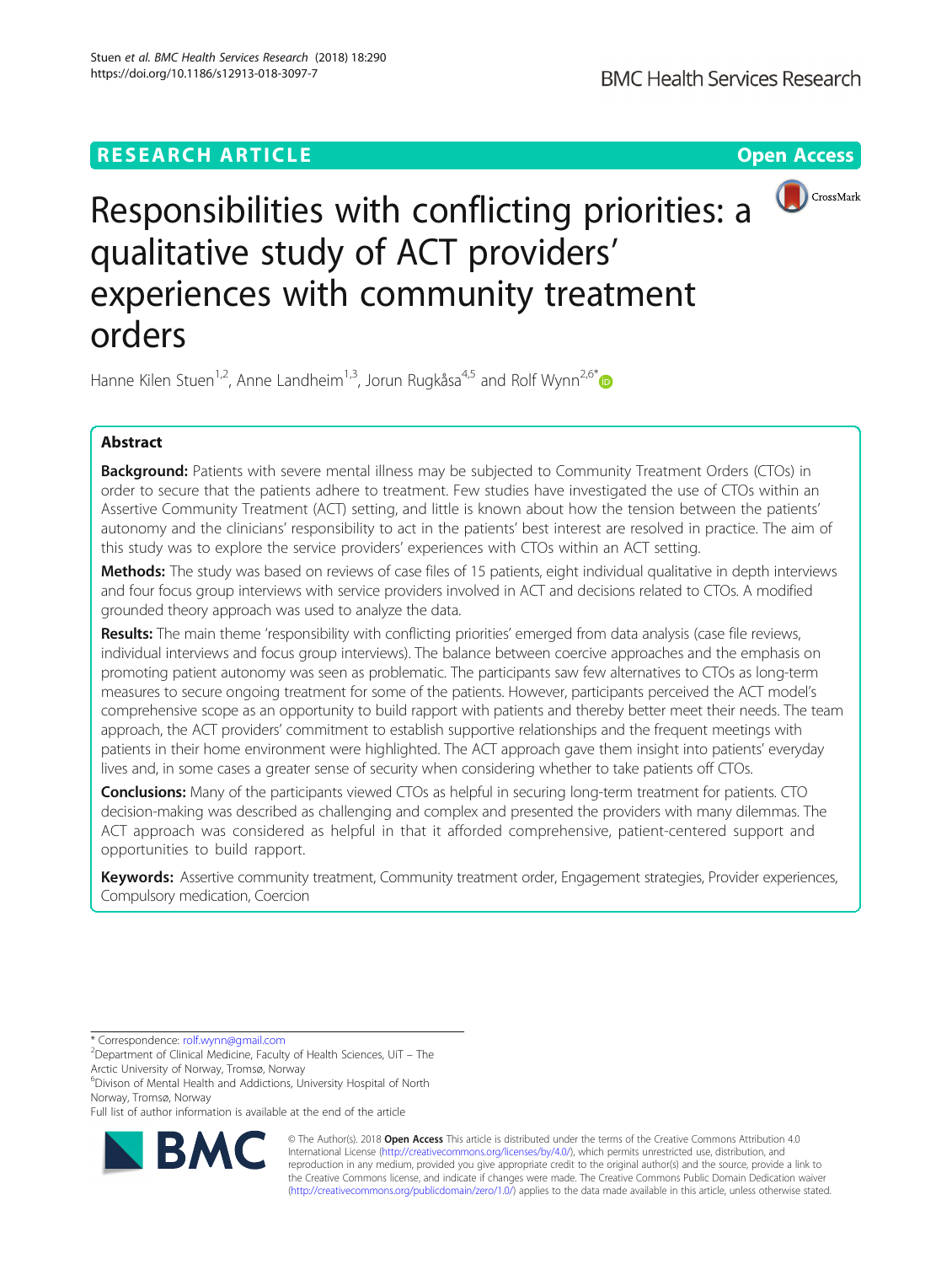# Background

Despite a lack of clear evidence of effectiveness, more than 75 jurisdictions worldwide have implemented community treatment orders (CTOs), which is a legal mechanism to secure the treatment adherence of patients with severe mental illness living in the community [\[1](#page-8-0)]. Besides mandating patients to adhere to treatment, the CTO regime also allows for a rapid recall to hospital for its enforcement. In Norway, CTOs have been part of the Mental Health Care Act (MHA) [\[2](#page-8-0)] since 1961. Despite being debated in many countries, there has been surprisingly little discussion about their use in Norway [[3\]](#page-8-0).

In Norway, the involuntary admission rates and the CTO rates are relatively high compared to other western countries and reducing the use of coercion has for many years been a central policy goal [\[4](#page-8-0)]. Although two national action plans have been implemented, the involuntary admission rates and the geographical differences in use within Norway have been remarkably stable, while the use of CTOs actually seems to increase [\[5](#page-8-0), [6](#page-8-0)]. While we lack reliable knowledge about the extent of CTOs, it is estimated that more than one of three patients are placed under CTOs following involuntary hospital admissions [[6](#page-8-0)].

The use of coercion in the Norwegian MHA is based on clinical judgment [\[7](#page-8-0)–[9\]](#page-9-0). The legal criteria for involuntary inpatient admissions and CTOs are identical [\[2](#page-8-0)]. In addition to severe mental illness (such as psychosis), one of two criteria must be met; the treatment criterion or the danger criterion. The treatment criterion states that '…the application of compulsory mental health care must be seen as necessary to prevent the person concerned from having the prospects of his or her health being restored or significantly improved considerably reduced, or it is highly probable that the condition of the person concerned will significantly deteriorate in the very near future' [2]. The danger criterion states that admission is needed because the patient represents an '… obvious and serious risk to his or her own life and health or those of others on account of his or her mental disorder' [\[2\]](#page-8-0). It is also required that voluntary treatment has been tried and the CTO must be considered as the best solution for the patient. Recently (after the current study was carried out), a capacity criterion has been introduced in the Norwegian MHA [\[2\]](#page-8-0). Psychiatrists and clinical psychologists (Responsible Clinicians or RCs) in the specialized mental health services are authorised to make CTO decisions, and are required to conduct clinical assessments every third month. Patients on CTOs typically receive primary health care follow- up services in the municipality and are required to attend office-based assessments at the Community Mental Health Centre (CMHC). Local Supervisory Commissions (SCs) are responsible for safeguarding patients' legal rights to ensure the criteria are still met. To compel patients placed on a CTO to take medication, a separate compulsory medication order (CMO) must be in place.

Studies in Norway and internationally show that psychiatrists and patients' families typically are more positive to coercive practices in general and CTOs than patients, who often have more mixed views [[10](#page-9-0)–[19](#page-9-0)]. Even if patients describe CTOs as less coercive than hospital admissions, many patients dislike having to take medications and experience that they have little influence on treatment decisions [[16](#page-9-0)–[19](#page-9-0)]. Studies show that health professionals value the CTO scheme for providing security and structure after discharge from hospital [[14,](#page-9-0) [15,](#page-9-0) [20](#page-9-0)–[23](#page-9-0)]. Health professionals often describe CTOs as a useful tool to facilitate stable medication and follow-up because of the patients' lack of insight [[23](#page-9-0), [24\]](#page-9-0). Although the CTO scheme has been used for more than fifty years in Norway, only two published studies of health professionals' experiences with patients on CTOs exists, to our knowledge. Stensrud et al. [\[23](#page-9-0)] found that even if the patients were stable over time, the RCs were worried about relapse and therefore reluctant to discontinue the CTOs. Riley et al. [\[22](#page-9-0)], from a different geographical region, show that the organization of the local health care seems to influence on the decision-makers' role and the implementation of the CTO.

Results from three RCTs and meta-analyses on the effectiveness of CTOs show no clear difference in service use, social functioning, mental state or quality of life compared to standard care [\[1](#page-8-0), [25](#page-9-0)–[28\]](#page-9-0). Some studies show that CTOs, combined with assertive community treatment (ACT) or intensive case management, were associated with positive outcomes such as decreased hospitalization, increased medication possession, reduced violence, and even increased subjective quality of life [\[29](#page-9-0)–[35\]](#page-9-0). However, possible selection effects have been pointed out [[1\]](#page-8-0).

In a report from 2008, it was estimated that more than 4000 persons with severe mental illness in Norway (approximately 1/1000) did not receive appropriate mental health services [[36\]](#page-9-0). In 2009, the Norwegian health authorities decided to fund the piloting of ACT teams in order to provide effective treatment and rehabilitation to people with severe mental illness who have not engaged with traditional services. In Norway there has been no tradition for using intensive case management. International research suggests that ACT is successful in engaging service users with a history of treatment and service use discontinuity, reducing hospitalization, increasing housing stability, and reducing homelessness [[37,](#page-9-0) [38\]](#page-9-0). ACT provides in-vivo services, includes a multidisciplinary approach, shared caseload, responsibility for health and social care, time-unlimited treatment, assertive engagement techniques and a high frequency of contacts [[37](#page-9-0), [39,](#page-9-0) [40\]](#page-9-0). Even if the ACT model did not initially describe the use of coercive interventions, later model revisions allow for the time-limited use of restrictive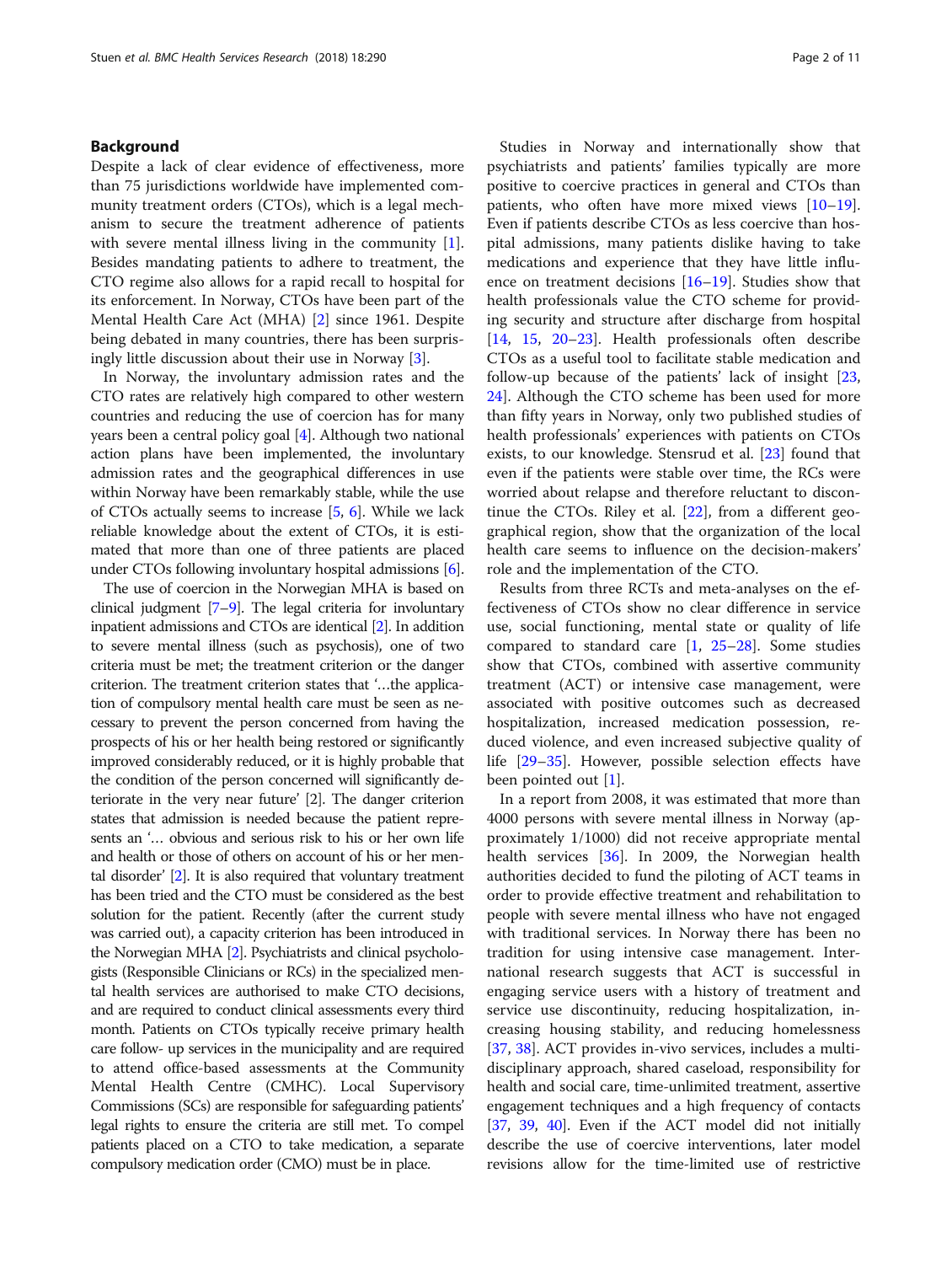interventions and formal coercion when necessary to promote safe community living [[40](#page-9-0)].

In the 12 first Norwegian ACT teams that were established in the period between December 2009 and February 2011, a total of 38% of the patients were subjected to CTOs at enrolment into ACT during the teams' first year of operation [\[41\]](#page-9-0). Few studies have investigated the use of CTOs within an ACT setting, and little is known about how the tension between the patients' autonomy and the clinicians' responsibility to act in the patients' best interest are resolved in practice. The aim in this qualitative study was to explore the RC's and ACT providers' experiences with making decisions about CTOs within an ACT setting.

# Methods

# Recruitment and sample

This qualitative study is part of the national evaluation of the 12 first Norwegian ACT teams [[42\]](#page-9-0). There was significant variation across the ACT teams in CTO rates; between 10% and 59% of the patients were subject to CTOs at intake during the teams' first year of operation. While the ACT psychiatrist or clinical psychologist was responsible for conducting regular CTO assessments in most of the teams, some teams had deferred this responsibility to the CMHCs. For the present study we chose teams with different CTO rates and ways of organizing the responsibility for CTOs, to broaden the range of included experiences [[43\]](#page-9-0). All the teams had been in place at least 2,5 years before the study started. An interview study with 15 patients has already been published [\[44](#page-9-0)]. An overview of the four included ACT teams' CTO rates and the organization of the CTO responsibility are presented in Table 1.

# Participants

The sample consisted of eight RCs (six ACT psychiatrists and two CMHCs clinical psychologists) who participated in individual interviews and 20 ACT providers who participated in focus group interviews. The psychologists at the CMHC and the ACT psychiatrists were all invited to discuss their experiences with CTOs within an ACT setting. In connection with the patient study [\[44](#page-9-0)], we asked the participating patients for permission to read their case files and to talk with the ACT providers and the RCs about their case.

We conducted focus group interviews with 20 ACT providers from the four ACT teams one year after the individual interviews with the RCs. The purpose of having separate interviews with the RCs and to conduct focus-group interviews with ACT providers was to compare and contrast the ACT providers' and the RCs' different roles and responsibilities regarding CTO use. For the focus group interviews, recruitment was aimed at ACT providers with at least two years' experience with ACT. Many ACT providers and RCs would have had much longer experience with managing patients in the community on CTOs. Because we knew that some teams had struggled with recruiting psychiatrists, we did not use other selection criteria than that they had been responsible for the CTO case for one of the 15 patients interviewed in Study 1. An overview of the participants can be seen in Table [2](#page-3-0).

#### Data collection

This qualitative study draws on different data sources, including case reviews, focus group interviews, and individual interviews. From November 2013 to August 2015, after the initial patient interviews [\[44](#page-9-0)], the first author (HKS) read the patients' case files, once before and nearly one year after interviewing the RCs. One year after the individual interviews, HKS conducted focusgroup interviews, assisted by co-moderators with long experience from treatment and research, to explore the RCs' considerations and the ACT providers' experiences with the follow-up of patients enrolled in ACT and subjected to CTOs.

The individual interviews and the focus-group interviews were conducted using a thematic interview guide developed jointly by the authors, based on a literature review (Additional file [1](#page-8-0) and Additional file [2\)](#page-8-0). Even if we had data about the 15 patients' views and experiences with the ACT teams' enactment of CTOs, we only referred to the patients' CTO status in the provider interviews. All the interviews started with open questions about their experiences with the CTO follow-up responsibility, and how the CTO responsibility was organized. We also asked the participants to use some of the specific cases to describe the content of the CTO and its clinical implications. We opened up with phrases like, "When we interviewed (X) he was placed under a CTO, which later was removed, but is now back on a CTO.

**Table 1** Overview of CTO responsibilities in the four included ACT teams (at 30 months)

| Team number | Patients in Team | Patients on CTOs (%) | Responsible for CTOs | Responsible for CMOs |  |  |  |  |
|-------------|------------------|----------------------|----------------------|----------------------|--|--|--|--|
| Team 1      | 76               | 40 (52)              | ACT psychiatrist     | ACT psychiatrist     |  |  |  |  |
| Team 2      | 67               | 4(6)                 | ACT psychologist     | ACT psychiatrist     |  |  |  |  |
| Team 3      | 68               | 23(33)               | CMHC psychologist    | ACT psychiatrist     |  |  |  |  |
| Team 4      | 38               | 13 (34)              | CMHC psychologist    | CMHC psychiatrist    |  |  |  |  |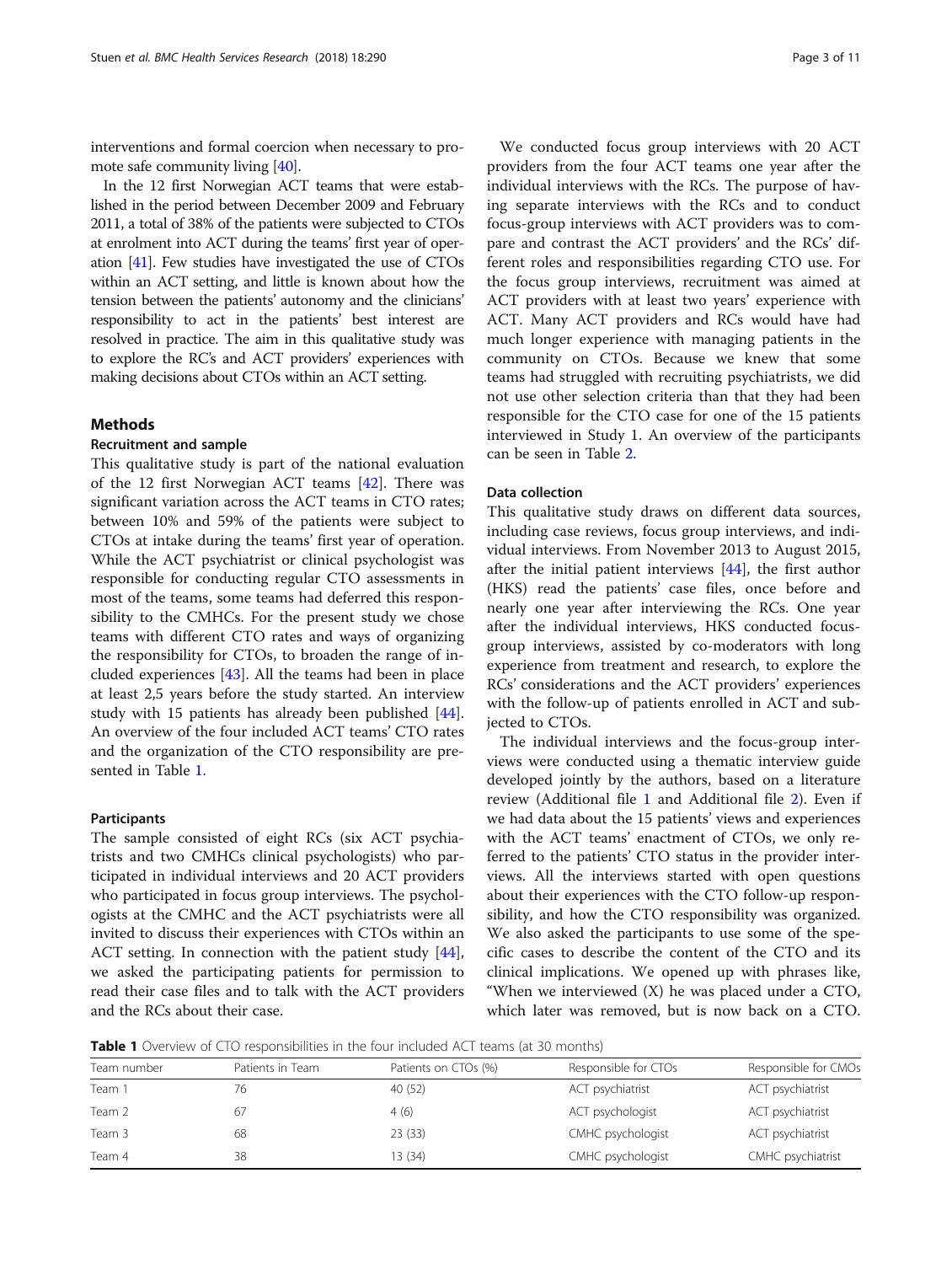<span id="page-3-0"></span>Table 2 Participants in individual interviews and focus group (FG) interviews

|                    | Individual<br>interviews (Team 1) (Team 2) (Team 3) (Team 4) | FG 1           | FG <sub>2</sub> | FG3 | FG4 |
|--------------------|--------------------------------------------------------------|----------------|-----------------|-----|-----|
| <b>RCs</b>         |                                                              |                |                 |     |     |
| Psychiatrists      | 6                                                            |                |                 |     |     |
| CMHC psychologist  | $\mathcal{P}$                                                |                |                 |     |     |
| ACT providers      |                                                              |                |                 |     |     |
| Psychologists      |                                                              |                |                 |     |     |
| Psychiatric nurses |                                                              | $\mathfrak{D}$ | $\mathcal{P}$   | 2   | 2   |
| Social educators   |                                                              |                |                 |     |     |
| Social workers     |                                                              | $\mathfrak{D}$ |                 |     |     |
| Nursing assistants |                                                              |                |                 |     |     |
| Peer specialists   |                                                              |                |                 |     |     |

Have you had recent team discussions about the length of the CTOs and the CTO follow-up responsibility?" Even if we used case examples, participants also described other CTO cases.

We asked the focus group participants about the strategies applied to develop supportive relationships with the patients and their experiences with CTOs. The topic guide was based on previous patient interviews, case files, and the interviews with the decision makers. All the interviews were conducted within the ACT team's facilities. The individual interviews lasted 55–110 min. The focus-group interviews lasted 120–130 min, where the co-moderator was invited in to ask for more details and to summarize. The interviews were recorded and transcribed verbatim.

# Analysis

We utilized a modified grounded theory approach informed by a constructivist and interpretative framework [[45\]](#page-9-0). The approach is a recognized method for investigating phenomena where little prior knowledge exists. An iterative process of data collection was used to develop a conceptual understanding of the ACT providers' and the RCs' experiences with CTOs based on the categories grounded in the data [\[45\]](#page-9-0). The interviews were consecutively thematically coded, to identify meaning units in the transcribed text. Subsequently, we used the same procedures for the focus group interviews. After the initial coding, all the interviews and the memos were read through, to compare the most frequently used codes and develop more focused codes. The most central codes were clustered in theoretically linked themes, which allowed us to develop categories and subcategories that were linked together, based on their properties and dimensions (focused coding). Subsequently, categories were linked together (theoretical coding). Focused coding was done manually, and thereafter NVivo software [[46\]](#page-9-0) was used to get a better overview of the data. The process of constant comparative analysis was continued with the help of the software until no additional new observations emerged. Memo writing was used through the process, to increase the level of abstraction and to aid in the development of the categories.

#### Ethical considerations

This study was approved by the Regional Committee for Medical and Health Research Ethics (Case number 2010/1196a). The team leaders were given written information about the study before consenting to participate. The team members were informed about the study and that participation was voluntary prior to choosing to participate in the interviews. In connection with the patient study [\[44](#page-9-0)], we asked for permission to use case files and to talk with the ACT providers and the RCs about their case. All data were kept confidential and stored in unidentifiable form.

# Results

The participants presented the ACT model's structural components as a window of opportunity to approach the patients' needs. According to the participants, CTOs were mainly used to ensure medication adherence and monitoring, but was also presented as a safety net for calculated risk-taking within the context and opportunities for engagement and practical support provided by the ACT model. CTO decision-making was described as a complex procedure, and the ACT providers' commitment to establish supportive relationships was a central topic in their accounts. Three categories leading to the main theme of 'Responsibility with conflicting priorities' were identified: 'Conflicting priorities: Treatment and autonomy', 'ACT and providing practical support and comprehensive services' and 'ACT and building rapport'.

#### Conflicting priorities: Treatment and autonomy

The successful use of CTOs was presented as resourcedemanding and involved conflicting values and considerations. Respecting patients' autonomy while also meeting their clinical duty to provide treatment was often a difficult balance to strike. As one psychiatrist said:

"Having people under coercion goes against the idea of running your own life, being allowed to make your own choices, make mistakes, learn from your mistakes ... it's a difficult balancing act."

Even if the team frequently had to remind some patients about the need to take medications to stay well and sometimes use police assistance to bring the patients to a treatment ward, most patients adjusted to the "rules" and "conditions" of the CTO. As one ACT provider said: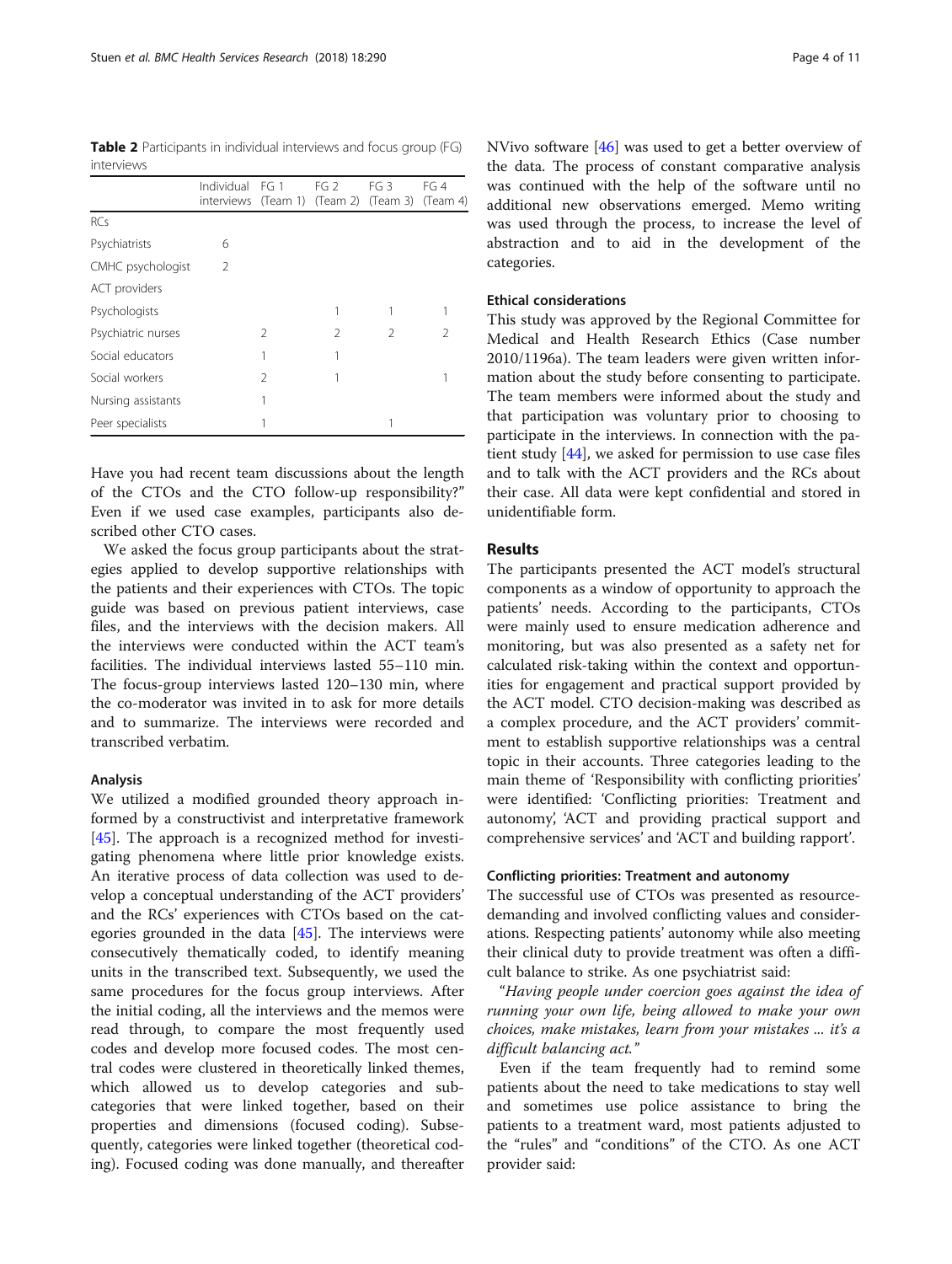"There is a threat of being readmitted. They know that if they do not collaborate they might be admitted, so in one way we become a necessary evil."

Many ACT providers described dilemmas and conflicts regarding medications. Both the inherent asymmetrical power balance and the clinicians' dual role in combining care with compulsion involved ethical and practical difficulties. As one ACT provider said:

"It's difficult. We talk a lot about it, especially those of us who travel around giving depot injections. We face a lot of resistance to medication, there's a lot of coercion involved. We talk about it and reflect on it in the mornings, how to do it in the best possible way and what we could do differently, we do try. I have to speak for myself. I must say that I sometimes feel uneasy, because I don't always think this helps."

The psychiatrists emphasized the importance of antipsychotic treatment to prevent psychotic episodes and in some cases, often regarding patients with concurrent substance abuse; long- term use of CTOs was justified as the least restrictive solution. As one psychiatrist said:

"The reason why I don't dare to remove the CTO is the patients' rapid symptom exacerbation associated with substance abuse."

As many psychiatrists claimed, as a multidisciplinary team they could be much more responsive to the patients' treatment needs and wishes, and in some cases they would use the CTO as a safety net for a limited time period, to reduce or take patients off medications. One psychiatrist said:

"The art is to find the right maintenance dose and eventually, if it is justifiable to let people become psychotic again, I might terminate the CTO, or let people discontinue medications with the legal framework in place."

It was often seen as helpful to try to establish a common understanding with patients about the need for medications. A focus on patients' possible choices and possibilities, rather than on the disagreements was also seen as helpful. Even if the team could not compel patients to take medications unless a valid medication order was in place, the ACT providers would often intervene early to try to convince the patients about the need to take medications to stay well. As one ACT provider said:

"Patients on CTOs do not get the opportunity to stop medications for a longer period if that is unadvisable."

The teams were often concerned about patients' substance use, previous history of violence associated with treatment discontinuation, and the early discharge from the Emergency Wards of patients suffering from substance induced psychosis. In such cases the ACT providers felt powerless despite the CTO:

"With  $(X)$  we experience powerlessness about what we believe is good for the patient and what we can actually do."

According to many ACT providers, there was a fine line between educating and convincing patients about the need to take medication and what would amount to pressuring them. For example, it was not always clear when reminders about previous illness episodes might be perceived of as threats. The Supervisory Commission had, at the time of data collection, recently given instructions to one of the teams that CTOs did not authorize threats or persuasive communication about hospital admissions. The ACT providers we interviewed acknowledged that the CTO scheme did not allow threats of hospitalization. As long as a CMO was not in place, the patient had the final word about depot injections, even if that might imply adverse outcomes for the patient.

# ACT providing practical support and comprehensive services

CTOs were used to secure treatment adherence, sometimes referred to as a 'platform for other interventions'. A narrow medication perspective was described as inadequate. Supporting the patients to better manage their symptoms, so that they gradually could take more responsibility for their own lives was deemed equally important. 'To support people to reconnect with life' was how several ACT providers described the ACT team's vision, and many said that the ACT model enabled them to take a wide approach in their work with patients. As one ACT provider said:

"I'm thinking about what you're saying here, helping people take the bus and so on. We get people who've been in hospital for a long time, who've been institutionalized and then we have to start from scratch with many of them and help them get back to life after being in an institution for a long time."

A range of factors, everyday skills training, securing access to welfare benefits and safe housing, helping building social networks, participating in activities and developing a crisis plan or initiating regular voluntary inpatient arrangements were important to stabilize the patients' lives. Some saw a role for CTOs in order to achieve the ACT aims. As a psychiatrist said:

"Generally speaking, I often regard the CTO as a mechanism to ensure the social relationships and to establish necessary structures."

The same psychiatrist followed up by saying that many patients need comprehensive and integrated services, and the team's opportunity to provide a range of different interventions was important:

"That we can provide a variety of approaches simultaneously. Everything from providing a guardian, helping with the Economy, Welfare and Labor Administration, medical treatment and soccer training session and dish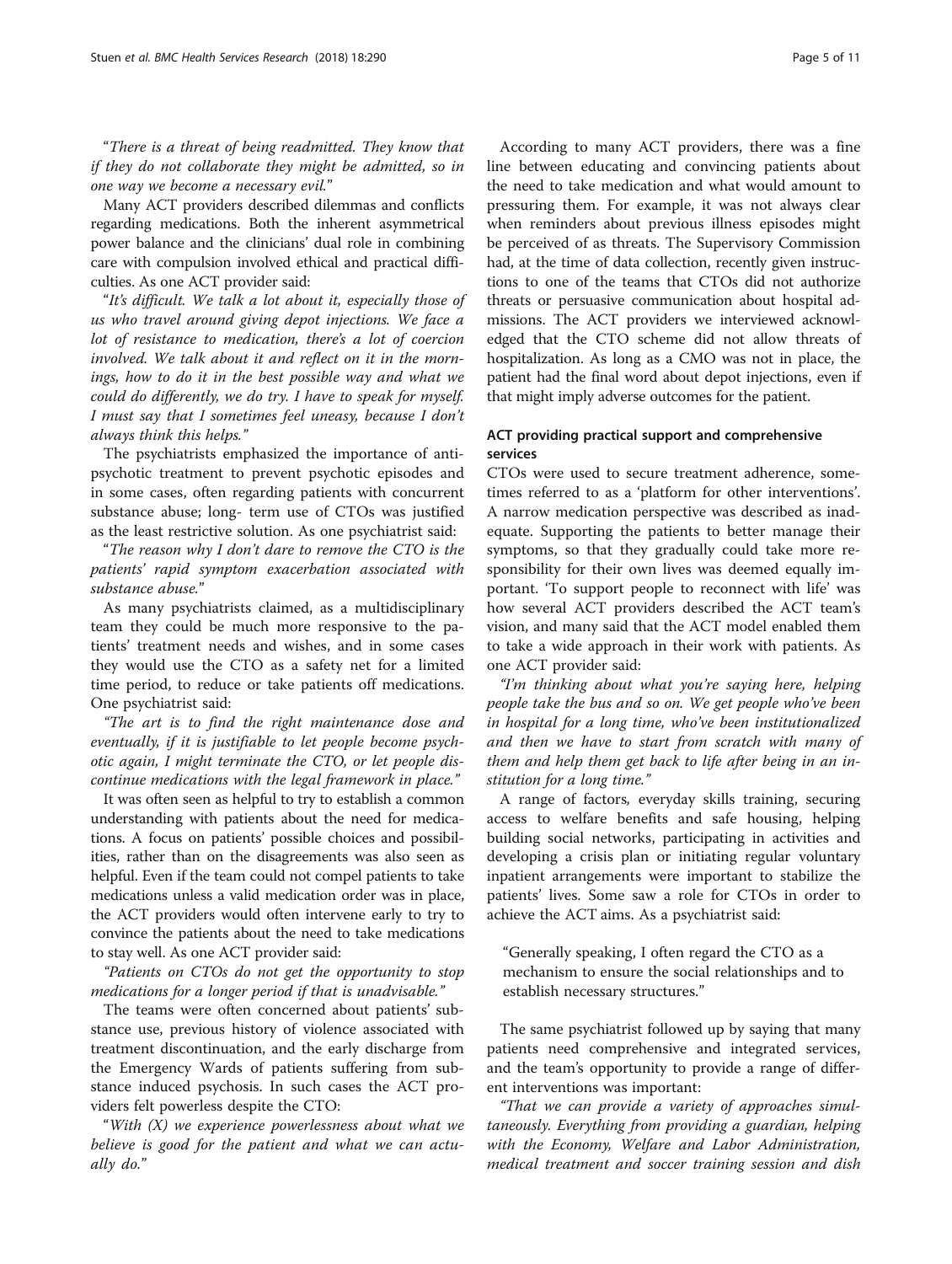washing together. And drug addiction treatment, motivational interviewing and bus training simultaneously, simply invaluable."

Providing comprehensive support and having frequent contact with patients was perceived as creating opportunities to address the patients' motivation to engage in treatment. As one psychiatrist said:

"Because we have established a relationship, we can follow up very ill people, also when they are acutely ill, without the need to rely on coercion. Even if psychotic patients don't always think we have good intentions, with 2-3 encounters every week, also during crises, we have a better opportunity to work with the patients' motivation, which is difficult if you meet the patient once or twice a month at an outpatient clinic."

Many participants described a gradual change in the teams' treatment approaches. For example by adopting the ACT principle of regular critical team reflections. Others pointed out that having a peer specialist in the teams had been important to improve practice:

"Since I started in ACT 5 years ago there has been a change in our mindset. Having a peer specialist broadened our focus, to see that medication is not the only effective 'medicine' in a person's life. We focus more on employment, different activities, not least a place to live, economy, all the factors that bring safety to a person's life."

The participants emphasized the many nuances involved in the content and enforcement of CTOs, and that shared problem solving and critical team discussions were essential. The participants experienced that many patients on CTOs gradually acknowledged the advantages of ACT. As one of the peer specialists said:

"Many patients have negative experiences with the support services and that's probably the main reason why the ACT team was created. To realize that these are people who can also take care of other tasks or areas of life, I think that's a positive experience for many patients."

#### ACT and building rapport

Because many patients had negative prior experiences with mental health services, building rapport with the patients was described as the most important step to promote treatment acceptance. Even if many participants underpinned that coercion potentially could impede the therapeutic alliance, CTOs were often described as a necessary mechanism to create relationships that could promote stability and safe community living. As one of the psychiatrists said:

"We have a number of patients where we can see that the CTO has made them better, that it's basically meant that we've got into a treatment position. Saying that we're here to stay even if you reject us, where they've eventually got a relationship with someone in the team precisely because they've been on a CTO. The obligations you have give you closer contact and you get a better general idea and you can provide a different approach than we could have without the CTO."

The participants emphasized that being part of a multidisciplinary team with shared responsibility that provided flexible follow-up services represented a major improvement from traditional outpatient services. The teams' shared agreement to prioritize the initial engagement process and to spend time with patients across different social arenas was crucial in order to build trust and rapport. The ACT providers' commitment to establish supportive relationships encompassed something akin to a "we do what it takes" approach. Moving beyond their typical professional roles was in many cases described as an important engagement strategy, to provide continued offers acceptable to patients. The participants emphasized that they used the same engagement strategies with patients on CTOs as with patients not on CTOs. They said that listening carefully and responding to the patients' wishes was crucial. As one of the ACT providers said:

"We use the same approaches as we use with patients not on CTOs. We want them to be involved in treatment planning decisions as far as possible, and we try to facilitate, listen to them if they have wishes, if things should be different. I think we treat all the patients with respect, also when they are subject to CTOs."

One strategy often mentioned was to let the social worker or the peer specialist, who were not directly involved in medication administration establish the initial contact with the patient, and to gradually introduce other staff members. Phrases like "good cop, bad cop" were used to describe this difference in role functions. Another important strategy was that one team member established contact while the patient was still admitted to the ward, sometimes to create a position as the person the patient 'hated the least'.

Engaging reluctant patients was described as laborious work; respect and empathy as well as communication skills, patience, and persistence were crucial success factors. Many ACT providers emphasized they often knew their patients well, and when they managed to establish a dialogue about a patient's wishes and difficulties, they could start to take more 'risks' by allowing increased patient autonomy. As one ACT provider said:

"Most important, when that communication is well established, then we can take more risks with our patients".

Also, the psychiatrists emphasized that the CTO decision responsibility in ACT was quite different from the traditional office-based services at the CMHC. The ACT model's team approach, the opportunity to provide regular in-vivo assessments and the daily team meetings increased their confidence in working with this patient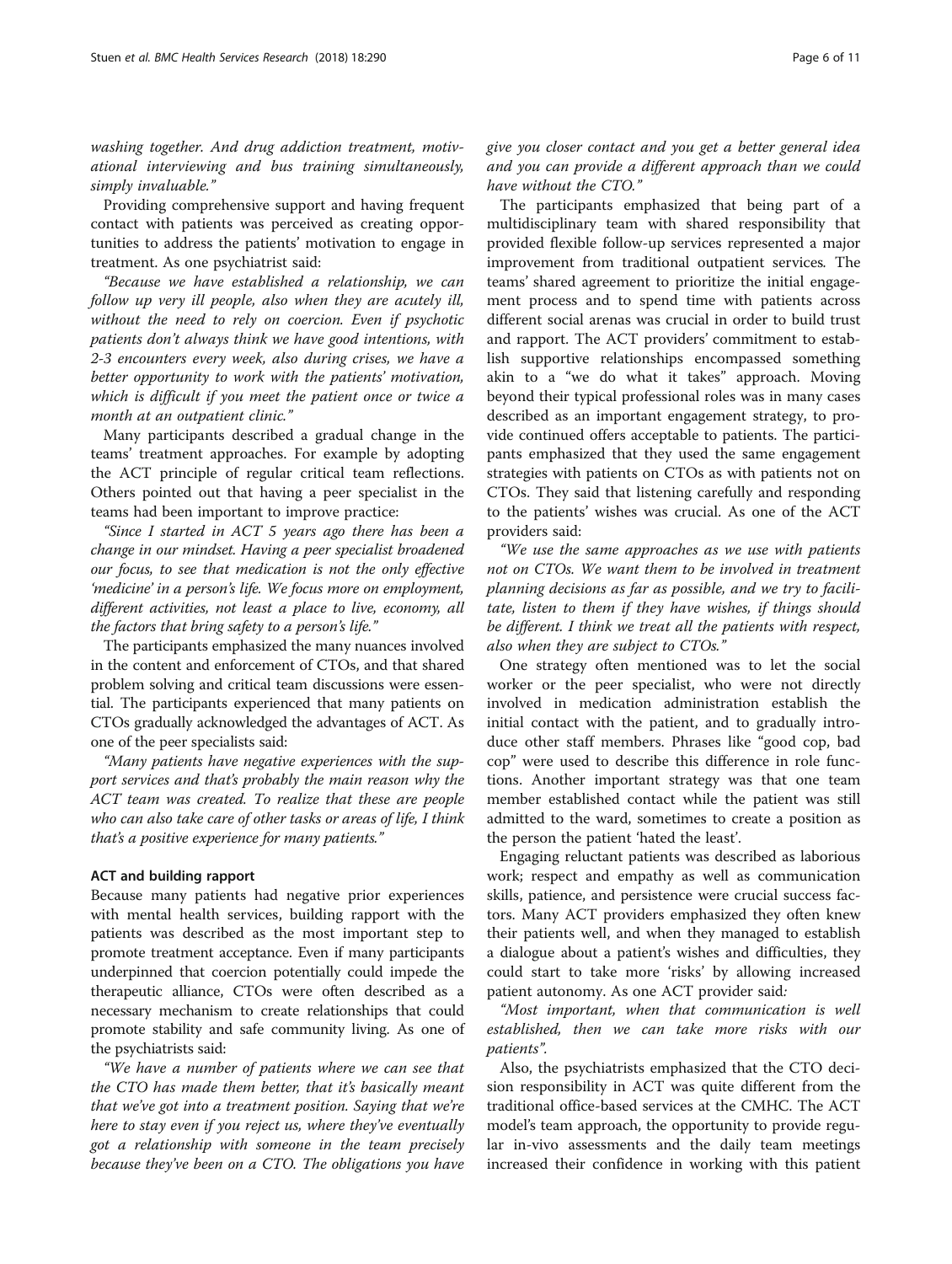group. One psychiatrist explained that without the ACT context the work would have been much more difficult:

"Then I would have come from outside, I would have been unsure about my assessments in a completely different way from how I feel now."

As well as considering the patients' symptom severity, concurrent substance abuse and previous illness episodes, the patients' illness insight and the patients' collaboration and motivation for treatment were seen as important factors in CTO decisions. Furthermore, as several of the psychiatrists pointed out, few guidelines or decision aids exist in this field, and CTO discontinuations were often presented as tough decisions to make.

The ACT approach includes continuous team discussions about what should be in place to safely terminate a CTO. This allowed for flexibility, calculated risk taking and voluntary solutions. Several psychiatrists reported that that they felt the follow-up was safer and better controlled due to the ACT team's comprehensive and assertive strategy. Also, the ACT approach allowed for reduced coercion and increased patient autonomy. As one psychiatrist said:

"The ACT team is a means of reducing the use of coercion because if you see the patient as rarely as it often happens when you're in an outpatient clinic you're more unsure. I think it's more convenient to have them under coercion than to have them in voluntary treatment. There are some key practical things that don't need to be so important in our case. We can juggle more and feel it doesn't matter so much. We're trying voluntary care because we have a good alliance with the patient, and if it doesn't work, we have a framework around us that enables us to cope with that."

#### **Discussion**

A main finding in this study was that the participants believed the CTOs were sometimes necessary in order to provide continued treatment. However, the follow-up of CTO patients in the ACT setting involved conflicting priorities. Patients enrolled in ACT often have low functioning and concurrent substance abuse, and the ACT approach was considered as helpful in that it afforded comprehensive and patient-centered support and opportunities to build rapport. The long-term use of CTOs might not be in line with the ACT model's focus on recovery and person-centered care. However, for some patients, the participants saw few alternatives to CTOs as a longterm safety measure to prevent relapse and possible harm to the patients themselves or other people.

#### Moving toward patient-centered approaches

Many patients subject to CTOs had a recent history of treatment discontinuation, and as other studies show, CTOs were described as a clinical tool to promote

treatment adherence to stabilize the patients' condition and to prevent hospital re-admission [\[14](#page-9-0), [15](#page-9-0), [20](#page-9-0)–[23](#page-9-0)]. The participants emphasized the importance of communication and of facilitating patient cooperation. Seeing the patients frequently and assisting them with everyday activities was considered pivotal. Patients enrolled in ACT were often hard-to-reach, and compared to other treatment contexts, the boundary between voluntary treatment and coercion seemed more blurred. The engagement process often involved careful balancing between collaborative approaches to establish contact and being intrusive, and as other studies show, building trust and rapport with the patients was described as the most important step to promote treatment acceptance [[47](#page-9-0)–[49](#page-9-0)].

CTO decisions were described as challenging and complex. The inherent power imbalance between clinicians and patients and the clinicians' conflicting priorities were perceived as problematic for the therapeutic relationship. Despite many patients' adjustment to the CTO conditions, conflicts regarding medications were ubiquitous. It was not always clear when reminding patients about previous illness episodes and the risk of not taking medication should be considered as verbal guidance, persuasion, or threats. However, the participants emphasized that when patients were placed on CTOs, the ACT approach could address non-adherence and relapse at an earlier stage than traditional services and more easily offer patients choices and negotiate treatments during crises.

Addressing clinical uncertainty through shared responsibility

The psychiatrists in our study distinguished between an insider and an outsider perspective to describe their dual responsibilities in ACT, where the ACT model's structured approach was described as an important quality improvement. Shared case-load responsibility and daily team meetings increased the psychiatrists' confidence, and as many participants pointed out, the team's comprehensive follow-up services promoted flexibility and more voluntary solutions. Several of the psychiatrists felt more secure in their decisions to reduce the medication dose or remove the CTO when they could discuss these issues in their teams. As other studies have shown [[13](#page-9-0), [23,](#page-9-0) [24](#page-9-0)], clinicians are concerned about factors such as lack of insight and risk of relapse when making decisions about CTOs. Some prior studies have found that the duration of CTOs seems to depend on individual decision maker's judgments [\[14,](#page-9-0) [22](#page-9-0), [23](#page-9-0)]. The ACT approach, with frequent patient contact, the building of rapport and trust and team-based decisions, is likely to afford clinicians more security and leeway in their decisionmaking processes. On the other hand, engaging reluctant patients was described as laborious work, and as many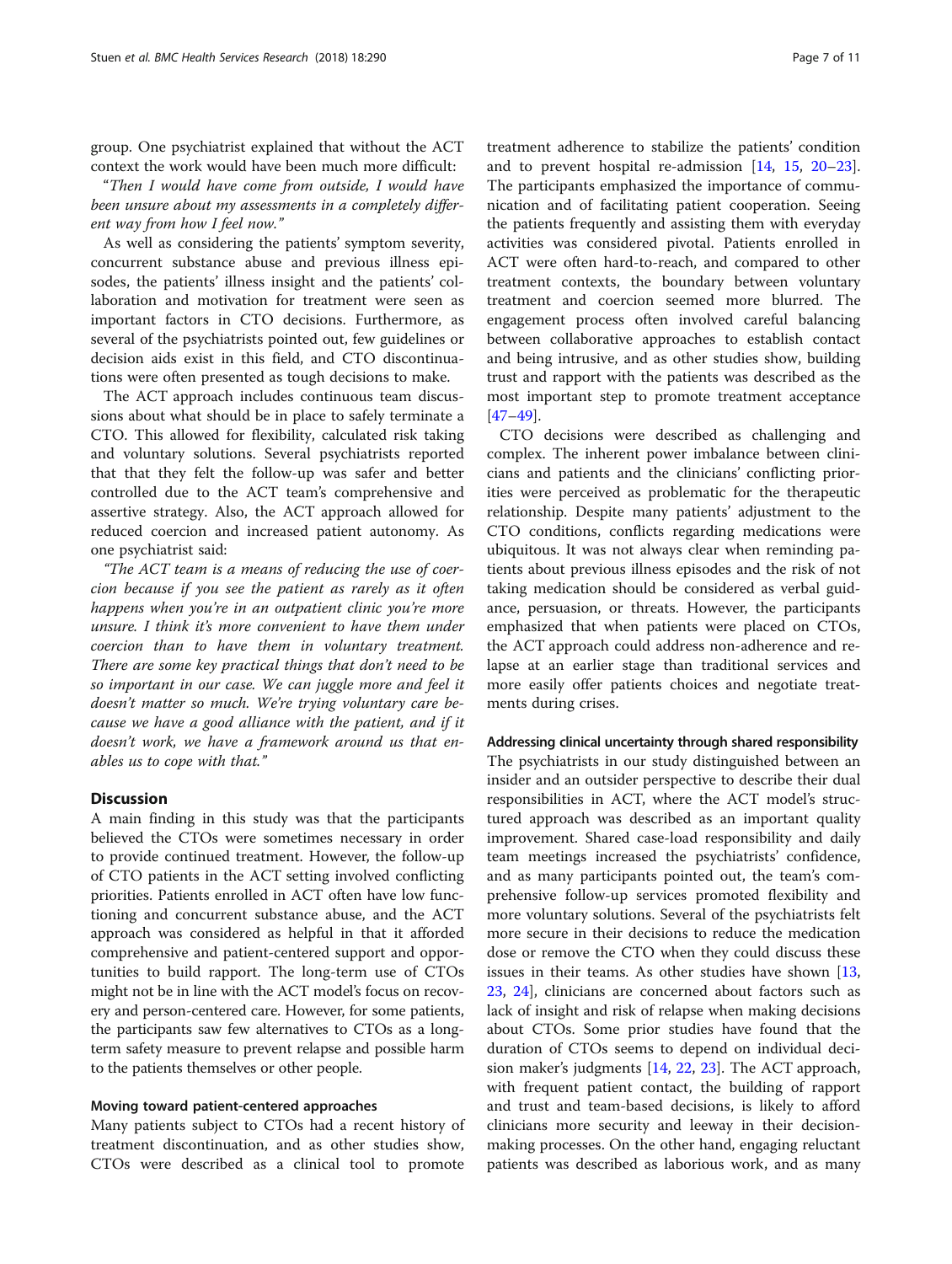participants in our study indicated, lack of time and available treatment resources could lead to an overly defensive CTO practice.

# Addressing adherence through assertiveness

During the last the last 15 years the ACT model has had a clear focus on integrating the promotion of autonomy, client choice, collaborating treatment planning and selfdirected care [[40](#page-9-0), [50](#page-9-0)]. The ACT providers and the RCs in our study highlighted that even if many patients disagreed about the need for medication, many patients gradually acknowledged the benefits of ACT, such as help with obtaining safe housing and welfare benefits. Studies have suggested that services that emphasize empowerment and recovery can improve outcomes [[50](#page-9-0), [51\]](#page-9-0). Although the ACT model has a strong emphasis on recovery, medication administration and monitoring are cornerstones of the model. Some studies have found that ACT providers often use targeted efforts to encourage adherence to medication  $[52-54]$  $[52-54]$  $[52-54]$  $[52-54]$  $[52-54]$ . Other studies show that some Assertive Outreach Teams have reported using less restrictive practices and more varied and flexible approaches than less intensive Community Mental Health Teams [\[55](#page-9-0)–[57](#page-9-0)]. Interestingly, a prior study found that patients subject to CTOs in Norwegian ACT teams were more satisfied than patients without CTOs [\[58](#page-10-0)]. Our respondents' overall positive view of ACT stands in contrast to some other studies describing concerns relating to paternalism, rights to privacy and self-determination and human rights [\[59](#page-10-0)–[61](#page-10-0)].

#### Assertiveness as a means to increase autonomy

The participants stated that mandated community treatment was justified when it was seen as necessary in order to protect patients or others from dangerous or threatening behavior. However, balancing effective care and autonomy was difficult  $[62]$  $[62]$ . Using overly paternalistic approaches was seen as a pitfall, as was underestimating a patient's vulnerability, impaired decision making and willingness to take part in treatment decisions. Participants' descriptions of patients' self-efficacy and agency resonate with a relational understanding, where autonomy is achieved and exercised in the context of supportive relationships and available opportunities in the community [[63](#page-10-0)–[65](#page-10-0)]. Studies suggest that many patients experience CTOs to be disempowering, usually because the patients experience a one-sided focus on medications and not being sufficiently involved in treat-ment decisions [\[14,](#page-9-0) [16](#page-9-0)–[19\]](#page-9-0). Focusing on procedural justice, which refers to the patients' perceptions of fairness and being treated with respect, can be important in mitigating experiences of coercion [[66\]](#page-10-0). Our respondents discussed the importance of building trust and involving patients in treatment planning decisions. A long-term

commitment was seen as necessary in order to improve the patients' life conditions and thereby help them to gradually take more control of their own lives [[64,](#page-10-0) [65](#page-10-0)].

These findings differ somewhat from those in Lawn et al.'s study [[16\]](#page-9-0), where providers were drawn into a coercive role as their first response to patients who resisted their views of what was needed. Lawn et al. [[16\]](#page-9-0) found that providers did not engage these patients in a meaningful dialogue about their personal experiences of CTOs, and that their practice was predominantly focused on risk management and compliance. Many participants in our study referred to CTOs as a safety net to facilitate medication reduction, especially with patients with a history of rapid relapse or serious illness episodes. It was important to try to establish a common understanding about the need for medications and the patients' possible choices and opportunities, especially if it was uncertain whether the medication was effective [[67](#page-10-0)]. Some ACT providers described a reorientation in the ACT team's medication approach as a learning process, from a deficit-oriented focus (i.e. on symptoms and medication) to a more person-centered and recovery-oriented approach. Furthermore, to sit down as a team to critically reflect on ethical dilemmas and the course of action, also to 'keep each other in check', was in line with what other studies have found to be important to improve practice [[48,](#page-9-0) [49\]](#page-9-0).

#### ACT and levels of coercion

Swartz and colleagues emphasized that a court order might have an effect on both patients and the service system [[28](#page-9-0)]. In some contexts, patients on CTOs may be given priority to ACT treatment. Our participants emphasized that they used the same approach for patients on or off CTOs. It was not required that patients were on CTOs in order to receive ACT or any other services. The participants in our study highlighted that the impact of CTOs depended on how they were implemented and the services that were provided [\[68\]](#page-10-0). From September 2017, a capacity criterion has been introduced in an amendment to the Norwegian MHA so that patients with decision-making capacity no longer can be treated involuntarily unless they or their surroundings are in acute danger. It is unclear how the recent changes will impact clinicians' decision-making processes regarding CTOs. The intention is to reduce coercion. However, some have pointed out that this has not consistently been the case in other countries where legal changes have been made in an effort to reduce coercion [[69](#page-10-0)–[73](#page-10-0)]. Some prior research has suggested that CTOs do not improve patient outcomes  $[1]$  $[1]$  $[1]$ . Moreover, it is unclear if any improved outcomes may be attributable to enhanced community services rather than to their compulsory nature. Increasing resources and improving the quality of services might lead to reduced coercion [[74](#page-10-0)].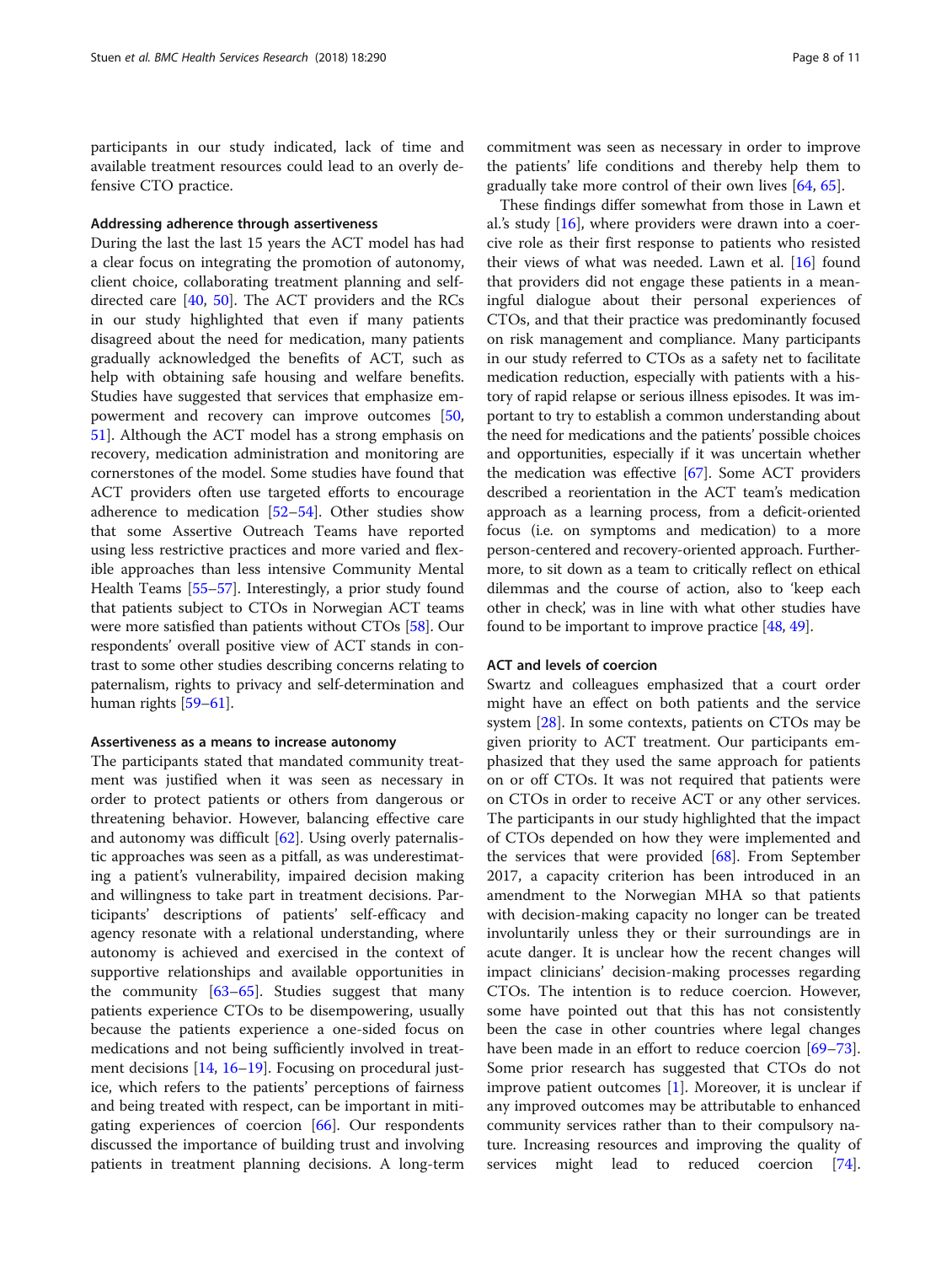<span id="page-8-0"></span>Nevertheless, with changes in the Norwegian MHA, some commonly accepted benchmarks for what constitutes good practice and acceptable risk seems required.

#### Limitations

This study has several limitations. The greatest limitation is the small number of teams included. The sample consisted of four ACT teams, so the results may not be widely generalizable. The teams were sampled purposively in order to include teams with different CTO rates and that also organized the CTO responsibility differently. In this way, we hoped to capture variations in the ACT providers' and the RCs' experiences with CTOs. Most ACT providers had participated in ACT training and workshops, supported by a Norwegian ACT handbook [\[75\]](#page-10-0) and fidelity assessments after 12 and 30 months. To avoid a onesided initial enthusiasm for the ACT models' flexible and integrated care approach, we specified that the selected focus-group participants should have at least two years' experience. However, not all of the 20 staff members were as experienced as we had hoped.

# Conclusions

The results from this study highlight the challenges and complexities involved in CTO decisions in an ACT context. Although long term use of CTOs may conflict with the ACT model's focus on recovery and person-centered care, for some of the patients, the participants saw few alternatives to CTOs as a long-term safety measure to prevent relapse and possible harm to self or others. The participants highlighted the team approach, and the importance of frequently meeting the patients on different social arenas. This gave them insight into the everyday lives of the patients and a greater sense of security when taking patients off CTOs. Despite new regulatory changes clinicians are still faced with the dilemma of balancing coercion and autonomy. Future research should examine ACT providers and clients' perspectives of CTOs over time.

# Additional files

[Additional file 1:](https://doi.org/10.1186/s12913-018-3097-7) Interview/discussion guide for focus groups. (DOCX 81 kb) [Additional file 2:](https://doi.org/10.1186/s12913-018-3097-7) Interview/discussion guide for Responsible Clinicians. (DOCX 16 kb)

#### **Abbreviations**

ACT: Assertive community treatment; CMHC: Community Mental Health Centre; CMO: Compulsory medication order; CTO: Community treatment order; MHA: Mental Health Care Act; RC: Responsible Clinician; SC: Supervisory Commission

#### Acknowledgements

We thank the study participants.

#### Funding

The study was funded by Sykehuset Innlandet Hospital Trust (grant no. 150242), the Norwegian National Advisory Unit on Concurrent Substance Abuse and Mental Health Disorder, and by UiT The Arctic University of Norway.

#### Availability of data and materials

In order to protect the anonymity of the participants, the data on which this manuscript is based (data from medical case files and interview transcripts) are not made generally available, with the exception of the data that has been carefully selected for presentation in the manuscript.

#### Authors' contributions

HKS designed the study, reviewed the case files, conducted the interviews, analysed the interviews, drafted and revised the manuscript, and approved the final manuscript. AL designed the study, analysed the interviews, revised the manuscript, and approved the final manuscript. JR designed the study, analysed the interviews, revised the manuscript, and approved the final manuscript. RW designed the study, analysed the interviews, revised the manuscript, and approved the final manuscript.

#### Ethics approval and consent to participate

This study was approved by the Regional Committee for Medical and Health Research Ethics Sør-Øst (Case number 2010/1196a). The involved patients gave written informed consent to participate in the study. The involved providers were given information about the study and that participation was voluntary and chose to participate in the interviews.

#### Competing interests

The authors declare that they have no competing interests.

#### Publisher's Note

Springer Nature remains neutral with regard to jurisdictional claims in published maps and institutional affiliations.

#### Author details

<sup>1</sup>Norwegian National Advisory Unit on Concurrent Substance Abuse and Mental Health Disorders, Innlandet Hospital Trust, Brummundal, Norway. <sup>2</sup>Department of Clinical Medicine, Faculty of Health Sciences, UiT - The Arctic University of Norway, Tromsø, Norway. <sup>3</sup>Norwegian Centre for Addiction Research, University of Oslo, Oslo, Norway. <sup>4</sup> Health Services Research Unit, Akershus University Hospital, Lørenskog, Norway. <sup>5</sup>Centre for Care Research, University College of Southeast Norway, Porsgrunn, Norway. 6 Divison of Mental Health and Addictions, University Hospital of North Norway, Tromsø, Norway.

# Received: 23 September 2016 Accepted: 5 April 2018 Published online: 18 April 2018

#### References

- 1. Rugkåsa J. Effectiveness of community treatment orders: the international evidence. Can J Psychiatr. 2016;61:15–24.
- 2. Mental Health Care Act. [Psykisk helsevernloven]. 1999. Available at: [https://](https://lovdata.no/dokument/NL/lov/1999-07-02-62?q=psykisk%20helsevern) [lovdata.no/dokument/NL/lov/1999-07-02-62?q=psykisk%20helsevern.](https://lovdata.no/dokument/NL/lov/1999-07-02-62?q=psykisk%20helsevern)
- 3. Sjöström S, Zetterberg L, Markström U. Why community compulsion became the solution—reforming mental health law in Sweden. Int J Law Psychiatry. 2011;34:419–28.
- 4. Norwegian Ministry of Health and Care Services. St.prp. Nr. 63 (1997-98). Om opptrappingsplan for psykisk helse 1999-2006 [regarding the escalation plan for mental health services 1999-2006]. In: Norwegian. Oslo: Norwegian Ministry of Health and Care Services; 1998. Available at: [https://www.](https://www.regjeringen.no/no/dokumenter/stprp-nr-63-1997-98-/id201915/) [regjeringen.no/no/dokumenter/stprp-nr-63-1997-98-/id201915/.](https://www.regjeringen.no/no/dokumenter/stprp-nr-63-1997-98-/id201915/)
- 5. Løvsletten M, Haug E, Granerud A, Nordby K, Smaaberg T. Prevalence and management of patients with outpatient commitment in the mental health services. Nord J Psychiatry. 2016;70:401-6.
- 6. Bremnes R, Pedersen PB, Hellevik V, Urfjell B, Solberg A, Engeset Vedvik MA. Bruk av tvang i psykisk helsevern for voksne i 2014 [use of coercion in the mental health services for adults in 2014]. In: Norwegian. Oslo: Norwegian Directorate of Health; 2016.
- 7. Wynn R. Coercion in psychiatric care: clinical, legal, and ethical controversies. Int J Psychiatry Clin Pract. 2006;10:247–51.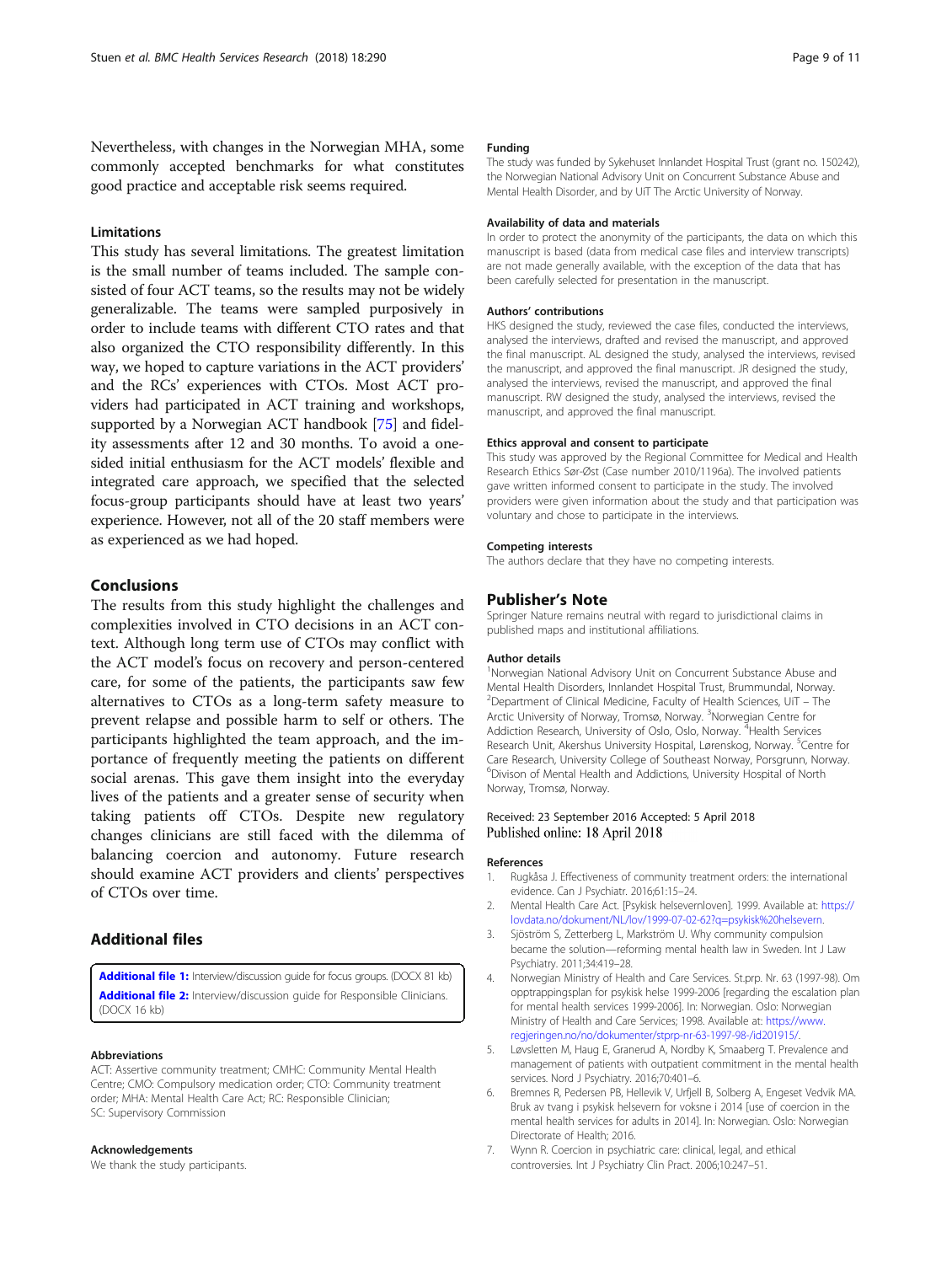- <span id="page-9-0"></span>8. Wynn R, Myklebust LH, Bratlid T. Psychologists and coercion: decisions regarding involuntary psychiatric admission and treatment in a group of Norwegian psychologists. Nord J Psychiatry. 2007;61:433–7.
- Røtvold K, Wynn R. Involuntary psychiatric admission: how the patients are detected and the general practitioners' expectations for hospitalization. An interview-based study Int J Ment Health Syst. 2016;10:20.
- 10. Wynn R, Myklebust LH, Bratlid T. Attitudes to coercion among healthcare workers and the general public in Norway. J Psychiatr Intens Care. 2006;2:31–7.
- 11. Wynn R. Restraint and seclusion in a Norwegian university psychiatric hospital. Tromsø: University Hospital of North Norway; 2004.
- 12. Wynn R. The use of physical restraint in Norwegian adult psychiatric hospitals. Psychiatry J. 2015;2015:347246.
- 13. Wynn R, Kvalvik AM, Hynnekleiv T. Attitudes to coercion at two Norwegian psychiatric units. Nord J Psychiatry. 2011;65:133–7.
- 14. Canvin K, Rugkåsa J, Sinclair J, Burns T. Patient, psychiatrist and family carer experiences of community treatment orders: qualitative study. Soc Psychiatry Psychiatr Epidemiol. 2014;49:1873–82.
- 15. O'Reilly RL, Keegan DL, Corring D, Shrikhande S, Natarajan D. A qualitative analysis of the use of community treatment orders in Saskatchewan. Int J Law Psychiatry. 2006;29:516–4.
- 16. Lawn S, Delany T, Pulvirenti M, Smith A, McMillan J. Examining the use of metaphors to understand the experience of community treatment orders for patients and mental health workers. BMC Psychiatry. 2016;16:82.
- 17. Newton-Howes G, Banks D. The subjective experience of community treatment orders: patients' views and clinical correlations. Int J Soc Psychiatry. 2014;60:474–81.
- 18. Stensrud B, Høyer G, Granerud A, Landheim AS. "Life on hold": a qualitative study of patient experiences with outpatient commitment in two Norwegian counties. Issues Mental Health Nurs. 2015;36:209–16.
- 19. Riley H, Høyer G, Lorem GF. When coercion moves into your home'–a qualitative study of patient experiences with outpatient commitment in Norway. Health Soc Care Community. 2014;22:506–14.
- 20. Coyle D, Macpherson R, Foy C, Molodynski A, Biju M, Hayes J. Compulsion in the community: mental health professionals' views and experiences of CTOs. Psychiatrist. 2013;37:315–21.
- 21. DeRidder R, Molodynski A, Manning C, McCusker P, Rugkåsa J. Community treatment orders in the UK 5 years on: a repeat national survey of psychiatrists. BJPsych Bull. 2016;40:119–23.
- 22. Riley H, Lorem GF, Høyer G. Community treatment orders–what are the views of decision makers? J Ment Health. 2018;27:97–102.
- 23. Stensrud B, Høyer G, Beston G, Granerud A, Landheim AS. "Care or control?": a qualitative study of staff experiences with outpatient commitment orders. Social Psychiatry Psychiatr Epidemiol. 2016;51:747–55.
- 24. Dawson J, Mullen R. Insight and use of community treatment orders. J Ment Health. 2008;17:269–80.
- 25. Burns T, Rugkåsa J, Molodynski A, Dawson J, Yeeles K, Vazquez-Montes M, et al. Community treatment orders for patients with psychosis (OCTET): a randomised controlled trial. Lancet. 2013;381:1627–33.
- 26. Kisely SR, Campbell LA, O'Reilly R. Compulsory community and involuntary outpatient treatment for people with severe mental disorders. Cochrane Database Syst Rev. 2017;3:CD004408.
- 27. Steadman HJ, Gounis K, Dennis D, Hopper K, Roche B, Swartz M, et al. Assessing the New York City involuntary outpatient commitment pilot program. Psychiatr Serv. 2001;52:330–6.
- 28. Swartz MS, Swanson JW, Hiday VA, Wagner HR, Burns BJ, Borum R. A randomized controlled trial of outpatient commitment in North Carolina. Psychiatr Serv. 2001;52:325–9.
- 29. Phelan J, Sinkewicz M, Castille D, Huz S, Link B. Effectiveness and outcomes of assisted outpatient treatment in New York state. Psychiatr Serv. 2010;61:137–43.
- 30. Swanson JW, Swartz MS, Elbogen EB, Wagner HR, Burns BJ. Effects of involuntary outpatient commitment on subjective quality of life in persons with severe mental illness. Behavioral Sci Law. 2003;21:473–91.
- 31. Swartz M, Wilder C, Swanson J, Van Dorn R, Robbins PC, Steadman H. Assessing outcomes for consumers in New York's assisted outpatient treatment program. Psychiatr Serv. 2010;61:976–81.
- 32. Van Dorn RA, Swanson JW, Swartz MS, Wilder CM, Moser LL, Gilbert AR. Continuing medication and hospitalization outcomes after assisted outpatient treatment in New York. Psychiatr Serv. 2010;61:982–7.
- 33. Rawala M, Gupta S. Use of community treatment orders in an inner-London assertive outreach service. Psychiatr Bull. 2014;38:13–8.
- 34. Swanson JW, Van Dorn RA, Swartz MS, Robbins PC, Steadman HJ, McGuire TG, et al. The cost of assisted outpatient treatment: can it save states money? Am J Psychiatry. 2013;170:1423–32.
- 35. Burns T. Assisted outpatient treatment services and the influence of compulsory treatment. Am J Psychiatry. 2014;171:228.
- 36. Huus G, Storm-Olsen B, Herheim Å. Mennesker med alvorlige psykiske lidelser og behov for særlig tilrettelagte tilbud [People with serious mental disorders and the need for specialized services]. In: Norwegian. Oslo: Directorate of Health; 2008.
- 37. Bond GR, Drake RE, Mueser KT, Latimer E. Assertive community treatment for people with severe mental illness. Disease Managem Health Outcomes. 2001;9:141–59.
- 38. Dieterich M, Irving CB, Park B, Marshall M. Intensive case management for severe mental illness. Cochrane Database Syst Rev. 2010;10:CD007906.
- 39. Dixon LB, Goldman HH. Forty years of progress in community mental health: the role of evidence-based practices. Austral NZ J Psychiatry. 2003; 37:668–73.
- 40. Monroe-DeVita M, Teague GB, Moser LL. The TMACT: a new tool for measuring fidelity to assertive community treatment. J Am Psychiatr Nurs Assoc. 2011;17:17–29.
- 41. Clausen H, Landheim A, Odden S, Heiervang KS, Stuen HK, Killaspy H, et al. Associations between quality of life and functioning in an assertive community treatment population. Psychiatr Serv. 2015;66:1249–52.
- 42. Landheim A, Ruud T, Odden S, Clausen H, Heiervang KS, Stuen HK, et al. Utprøving ACT-team i Norge – Hva viser resultatene? Oslo: Norwegian Advisory Unit on Concurrent Substance Abuse and Mental Health Disorders; 2014.
- 43. Patton MQ. Qualitative evaluation and research methods. London: Sage Publications; 1990.
- 44. Stuen HK, Rugkåsa J, Landheim A, Wynn R. Increased influence and collaboration: a qualitative study of patients' experiences of community treatment orders within an assertive community treatment setting. BMC Health Serv Res. 2015;15:409.
- 45. Charmaz K. Constructing grounded theory. London: Sage Publications; 2014.
- 46. NVivo Software. Available at: [http://www.qsrinternational.com/nvivo](http://www.qsrinternational.com/nvivo-product/nvivo11-for-windows)[product/nvivo11-for-windows.](http://www.qsrinternational.com/nvivo-product/nvivo11-for-windows)
- 47. Angell B. Clinician attitudes, experiences, and use of coercion. In: Molydynski A, Rugkåsa J, Burns T, editors. Coercion in community mental health care: international perspectives. Oxford: Oxford University Press; 2016.
- 48. Appelbaum PS, Le Melle S. Techniques used by assertive community treatment (ACT) teams to encourage adherence: patient and staff perceptions. Community Ment Health J. 2008;44:459–64.
- 49. George M, Manuel JI, Gandy-Guedes ME, McCray S, Negatu D. "Sometimes what they think is helpful is not really helpful": understanding engagement in the program of assertive community treatment (PACT). Community Ment Health J. 2016;52:882–90.
- 50. Kidd SA, George L, O'Connell M, Sylvestre J, Kirkpatrick H, Browne G. Recovery-oriented service provision and clinical outcomes in assertive community treatment. Psychiatric Rehabil J. 2011;34:194.
- 51. Barrett B, Young MS, Teague GB, Winarski JT, Moore KA, Ochshorn E. Recovery orientation of treatment, consumer empowerment, and satisfaction with services: a mediational model. Psychiatric Rehabil J. 2010;34:153.
- 52. Neale MS, Rosenheck RA. Therapeutic limit setting in an assertive community treatment program. Psychiatr Serv. 2000;51:499–505.
- 53. Manuel JI, Appelbaum PS, Le Melle SM, Mancini AD, Huz S, Stellato CB, et al. Use of intervention strategies by assertive community treatment teams to promote patients' engagement. Psychiatr Serv. 2013;64:579–85.
- 54. Moser LL, Bond GR. Scope of agency control: assertive community treatment teams' supervision of consumers. Psychiatr Serv. 2009;60:922–8.
- 55. Angell B. Measuring strategies used by mental health providers to encourage medication adherence. J Behav Health Serv Res. 2006;33:53–72.
- 56. Killaspy H, Johnson S, Pierce B, et al. Successful engagement: a mixed methods study of the approaches of assertive community treatment and community mental health teams in the REACT trial. Soc Psychiatry Psychiatr Epidemiol. 2009;44:532–40.
- 57. Davidson G, Campell J. An Exanination of the use of coercion by assertive outreach teams and community mental health teams in Northern Ireland. Br J Soc Work. 2007;37:537–55.